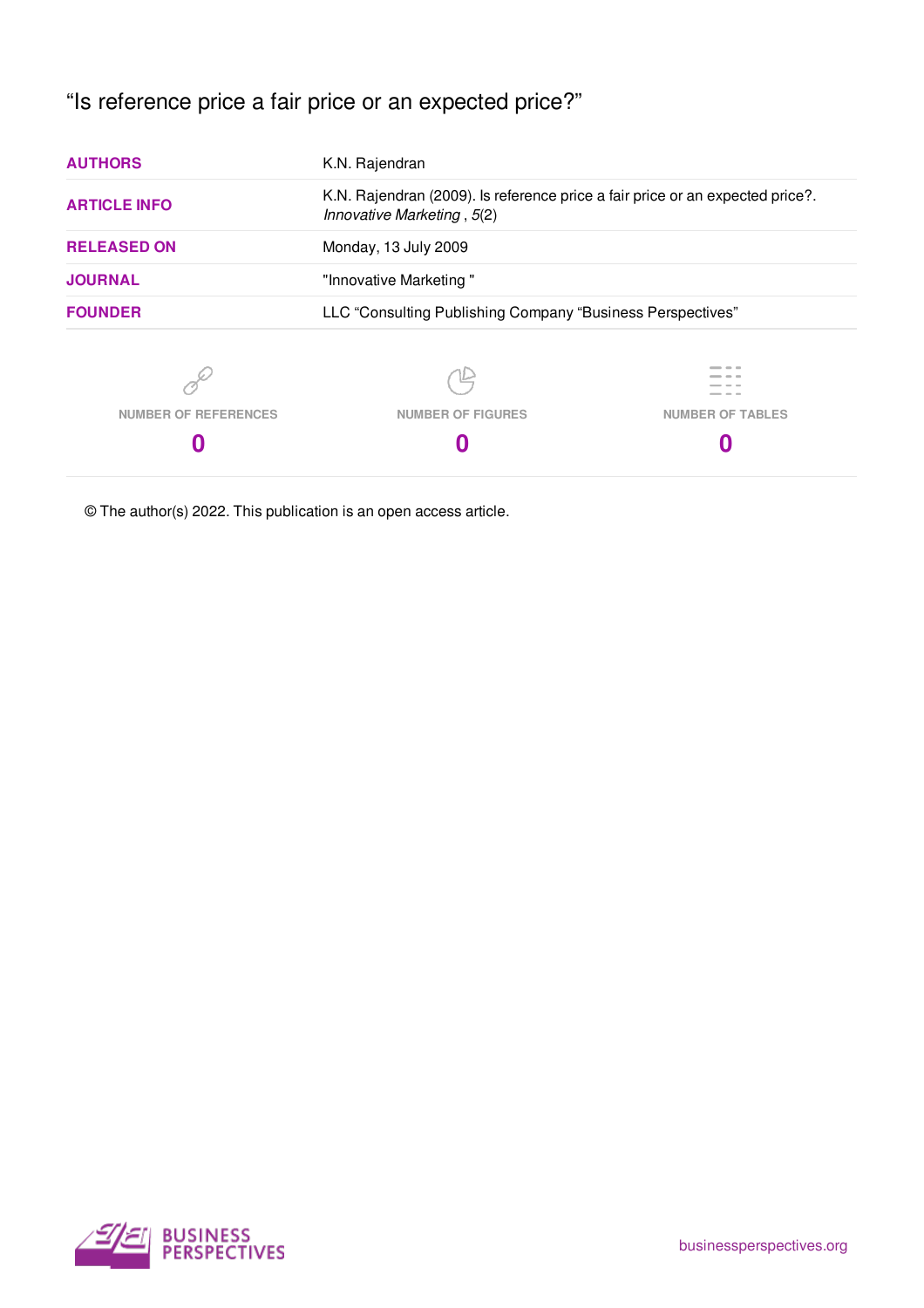# K.N. Rajendran (USA) Is reference price a fair price or an expected price?

## Abstract

There is general agreement that reference price moderates consumer price response. This study primarily explores the meaning of reference price to consumers. Reference prices under alternate definitions are elicited from respondents for multiple shopping scenarios in an experimental setting. The influence of past and competitive prices on reference price formation is also analyzed using linear regression. The meaning consumers attach to reference price is inferred by analyzing choices based on each definition using logistic regression. The results suggest that consumers may better understand reference price as a fair price rather than as an expected price while making a purchase decision.

**Keywords:** reference price, price perception, experiment.

# **Introduction**

Several theories such as Adaptation Level theory (Helson, 1964), Prospect theory (Kahnemann & Tversky, 1979), Mental Accounting (Thaler, 1985), or Price-Tier theory (Blattberg & Wisnieswski, 1989) suggest the existence of reference prices. A reference price is a price standard used by consumers to evaluate market prices. The role of reference prices has been analyzed by many researchers (e.g., Biswas & Blair, 1991; Liechtenstein & Bearden, 1989; Putler, 1992; Urbany & Dickson, 1991). Several ways to operationalize them have also been suggested in the literature (Klein and Ogelthorpe, 1987; Winer, 1988). There is now general agreement and sufficient empirical consensus that reference prices exist and that they moderate consumer response to price (Kalyanram & Winer, 1995).

However, there is no similar accord on what reference price may *mean* to consumers at the time of the purchase decision. Is the reference price what the consumer *expects* to find or is it one s/he deems *fair* or equitable? A price judged *unfair* has clearer implications for likely consumer response (i.e., nonpurchase) than a price that is merely *unexpected* (e.g., Huppert et al., 1978; Boyd & Bhat, 1998; Campbell, 1999). We are also somewhat unclear about *how* consumers *form* reference prices (Yadav & Seiders, 1998). If firms can identify the major variables in the reference price formation process, they may have a means to influence reference prices and affect consumer response to prices. Another issue that has not been sufficiently explored is how consumers *use* reference prices. Do they have a single reference price or several? Do they make a single price comparison or multiple comparisons? If consumers make multiple comparisons, firms may have multiple ways to influence choice. Thus, there is a strong need to understand how consumers interpret, form and use reference prices.

We propose, in this study, that a "fair" price interpretation may have as much merit as the "expected" price interpretation since it is intuitively appealing, theoretically grounded and has clearer behavioral implication. Moreover, unlike earlier empirical studies which inferred reference prices, we elicit (and directly measure) reference prices under the two meanings, i.e., as "fair" price and "expected" price, and compare their ability to predict outcomes of choice scenarios presented to respondents.

Most theories imply that reference prices are formed over time and across brands. Hence they suggest that both past prices and current, competitive prices may underlie the reference price formation process. While early studies operationalized reference price exclusively as a function of past prices, some later studies attempt to incorporate both streams of prices in modeling reference price (Mayhew & Winer, 1992; Rajendran & Tellis, 1994; Mazumdar & Papatla, 2000). In this study, we examine the role of both types of prices in the reference price formation process.

In sum, we examine two likely consumer interpretations of reference price, obtain direct measures on them and evaluate their power to explain choices made by respondents. We also evaluate the relative impact of past and competitive prices on reference price formation. Our approach is primarily experimental. However, we use an informal survey of shoppers and post-treatment responses of subjects to partially validate the findings.

First, we present key definitions and operationalizations used in this paper. Next, we delineate our hypotheses. That is followed by a section describing the method. We then present our results and conclude with a discussion.

#### 1. Definitions and measures

This paper uses several reference price terms that have been used differently in different papers. To clarify subsequent discussion we define each of these terms below.

**Reference price** ("**REFPRI**") is the price standard used by consumers to judge prices. This

 $\overline{a}$ © K.N. Rajendran, 2009.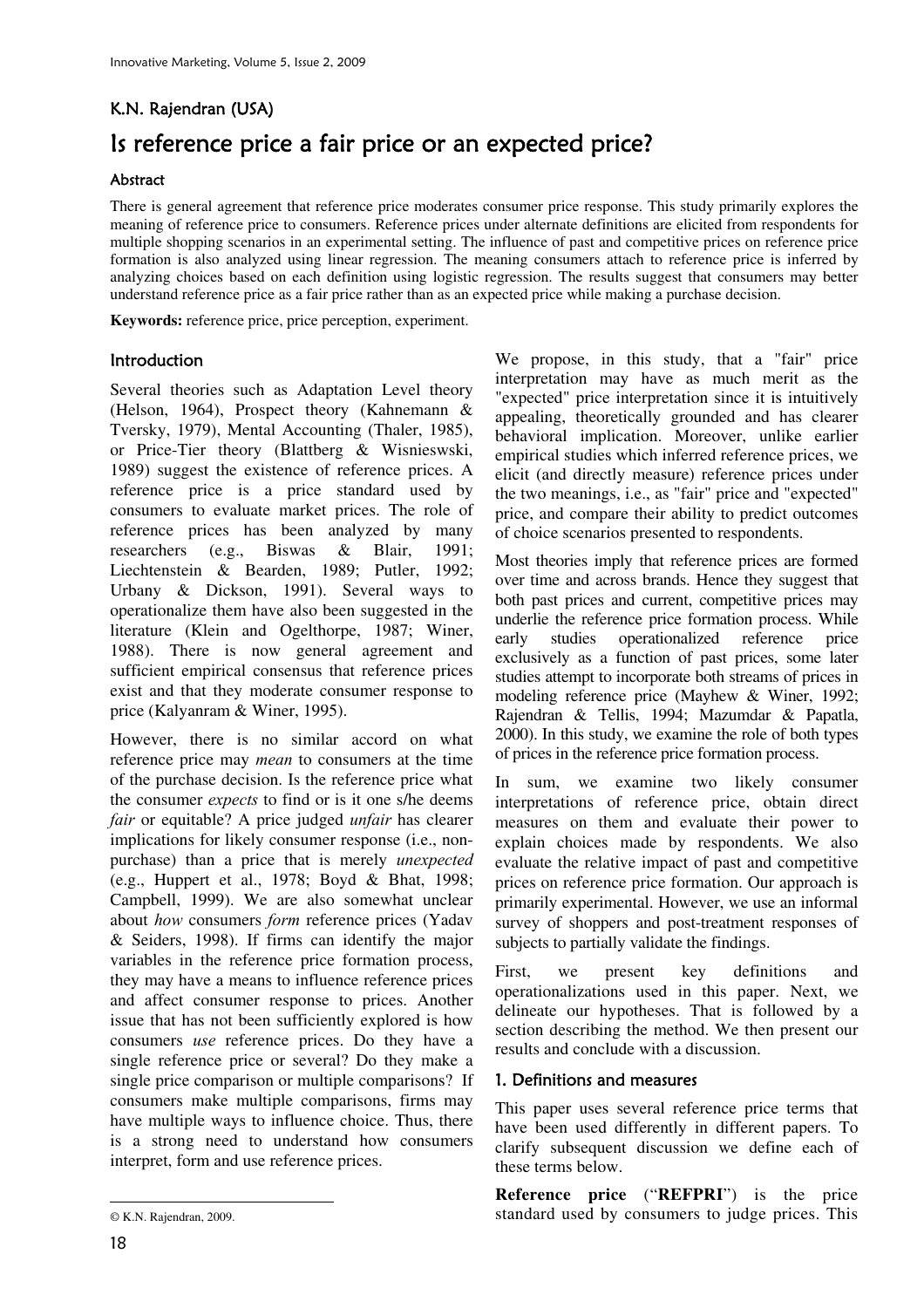term has been interpreted frequently in past empirical studies as an "expected" price and measured as a function of past prices.

**Expected price** is the price a consumer expects to find for a good on a shopping occasion. We operationalize it as the "predicted" price for the brand in question in the shopping environment described.

**Fair price** is the price of a good a consumer finds appropriate, just or equitable. We operationalize it as an appropriate price, i.e., the brand's price such that it is neither deemed high nor low.

**Reference price components** are constituents of reference prices that may exist. Past research indicates that reference price has two components: a contextual and a temporal component (sometimes labelled as "external" and "internal" reference prices respectively).

**Contextual component** ("**CONT**") is the reference price component that is derived by a consumer from the shopping context. Many studies suggest the context has an important influence on the reference price (e.g., Janiszewski & Lichtenstein, 1999; Adaval & Monroe, 2002). This component has been measured as shelf price or as a function of competitive prices (Mayhew & Winer, 1992; Rajendran & Tellis, 1994; Mazumdar & Papatla, 1995, 2000). We operationalize it in this study as the average price of competing brands available in the store.

**Temporal component** ("**TIME**") is the reference price component that is derived from past purchases of the consumer. Usually, it is measured as a function of past purchase prices paid by the consumer. We operationalize it in this study as the average of the consumer's recent purchase prices.

# 2. Theory and hypotheses

As far as we are aware, no previous empirical study examines the issue of how reference price is interpreted by consumers or what it means to them. In these studies reference price has been assumed to be an "expected" price and inferred from observed prices. However, experimental studies dealing with reference prices suggest that reference prices are sensitive to extreme prices and observed price sequence (Della Bitta & Monroe, 1974), competitive prices (Jacobson & Obermiller, 1990), external reference prices (Lichtenstein & Bearden, 1989) and can be estimated from market prices (Urbany & Dickson, 1991).

The present study looks at the issue of what reference price may *mean* to consumers (i.e., expected price or fair price). It looks at the relative contribution of the two streams of observed prices, i.e., past prices of the brand and the current prices of other brands, in the reference price formation process and at the time of purchase. We propose two sets of hypotheses. Our *primary* hypotheses pertain

to the meaning of reference price to consumers, and to the way the consumers form and use reference prices. Our *secondary* hypotheses relate to the influence on reference prices of the other contextual variables used in the study such as quality, store type and store promotion.

**2.1. Primary hypotheses.** *2.1.1. Reference price meaning.* Empirical studies have, implicitly or explicitly, defined reference price as an expected price, based primarily on Adaptation Level theory (Helson, 1964). However, other theories suggest that an alternative definition of reference price has merit.

Among various interpretations of reference price is the notion that it is a fair (i.e., "just", "reasonable", "appropriate", or "equitable") price (Nagle and Holden, 1995, p. 302; Winer, 1988). Many theories (Social Judgement theory, Prospect theory, Mental Accounting and Price-Tier theory in particular) suggest that reference prices are dependent on the context and may be construed as appropriate or fair prices. Social Judgement theory suggests that the latitude of acceptance (i.e., the range of acceptable prices) will determine if a new price is "assimilated" (i.e., accepted) or "contrasted" (i.e., rejected). Prospect theory and Mental Accounting suggest that the evaluation of a price as appropriate depends on the "frame" (i.e., orientation or point of view) provided by the context. Price-Tier theory suggests that the judgement of an item's price as high or low depends on prices that are appropriate for the brand "tier" the item competes in (i.e., national brands, private labels or generics). Further, there is a vast and growing literature on what constitutes a fair price, including the *fairness* of pricing, that clearly suggests consumers' willingness to buy, and level of satisfaction, are influenced by notions of price fairness (Maxwell, 2002; Xia et al., 2004).

Thus, there are theoretical grounds to argue that reference price may be interpreted as a fair price by consumers and not necessarily as an expected price as empirical studies have done. Maxwell (2002), for example, states that when the actual price is the same as the reference price, consumers are expected to judge the price to be fair. Moreover, prima facie, fair price does not appear to be the same as expected price. So we would expect that consumers would be able to differentiate between the two (i.e., between a price they predict and a price they deem appropriate). However, if consumers do not appear to make the distinction between "expected" and "fair" price, the issue of reference price meaning may not be very important to marketers. Therefore, our first hypothesis relates to the difference between the two definitions:

*H1: Consumers perceive "fair" price as different from "expected" price. So, the elicited reference prices under the two definitions will be different.*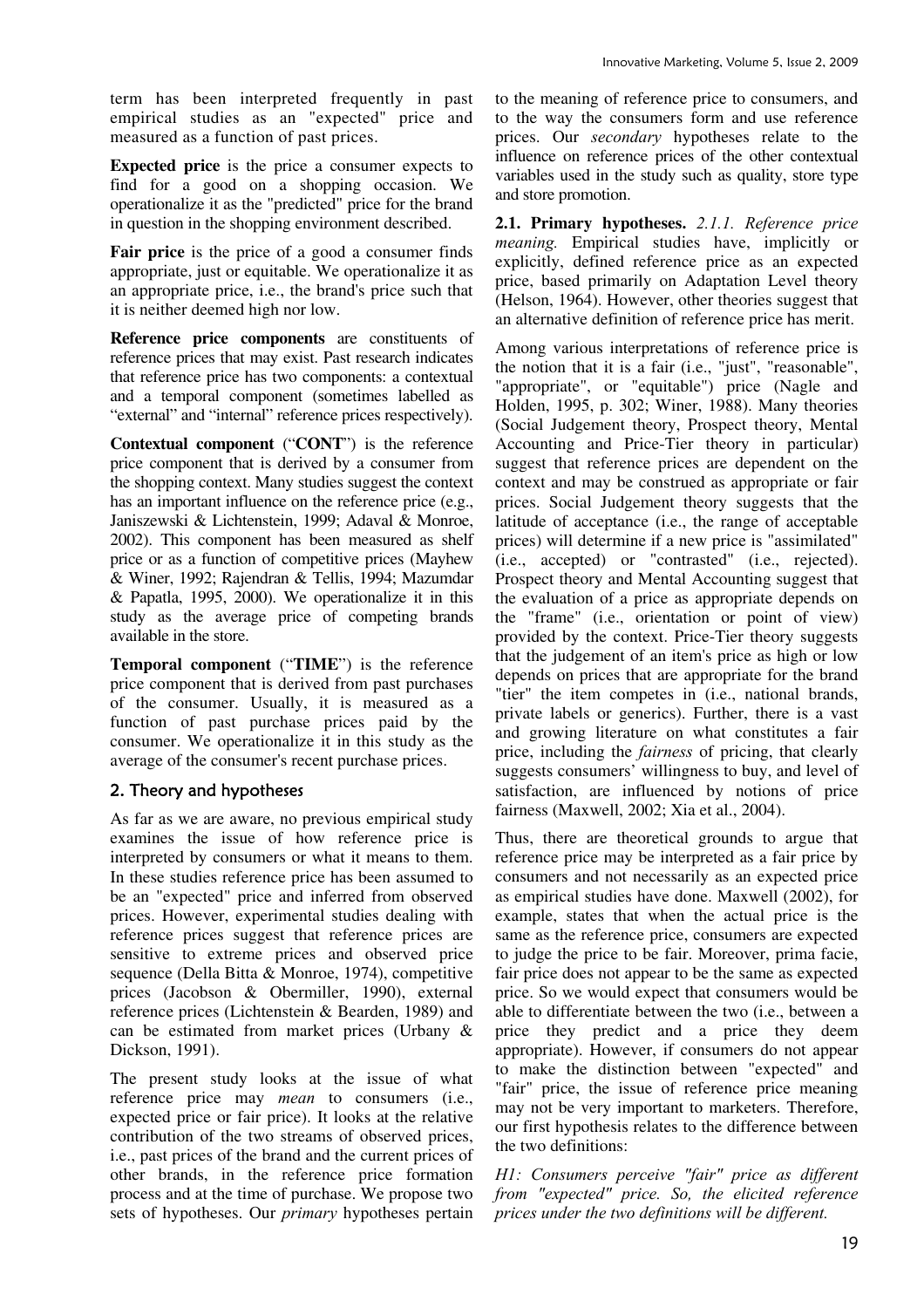*2.1.2. Reference price formation.* Reference price formation is the process by which reference prices are developed by consumers. We examine this issue indirectly in this study. We focus on the various influences and their relative impact on elicited reference prices. In addition to the two streams of observed prices (captured by the reference price components), we anticipate that quality levels, type of store and store promotion conditions will influence reference prices.

Since "how the current price compares to prices previously encountered for the product" is one of the ways consumers determine fairness in pricing (Nagle and Holden, 1995, p. 91), historical prices may also influence the reference price formation process when it is defined as "fair" price. However, there is a strong case for the role of the context. Thaler (1985) defines reference price as a "fair" price and visualizes it as primarily being useful in evaluating a transaction, i.e., judging the merits of a deal. Further, he argues that fair prices are very dependent on cost and the purchase context. For frequently purchased goods, this purchase context includes competitive store prices. Even Nagle and Holden (1995, pp. 91-92) suggest that fair price perceptions are influenced by "prices paid for similar products or in similar purchase situations" and that customers "expect to pay less in some purchase locations than others". Other authors have endorsed this view as well (Maxwell, 2002; Xia et al., 2004):

#### *H2: "Fair" price is relatively more influenced by contextual prices (i.e., current, competitive prices) than by past prices.*

Likewise, current prices of other brands may help in predicting a brand's price (as suggested by Jacobson & Obermiller, 1989). When a consumer makes a comparison of a brand price against prices of other brands in the store, it implies that the consumer "extracts" a summary comparison price measure from the competitive prices which may be likened to an "expected" price for the brand. This type of price expectation is compatible with what Mazumdar & Monroe (1990) call incidental learning. Incidental learning takes place in low involvement situations where consumers over time develop some awareness of relative prices of brands. When coupled with information on prices of competitive brands, this weak knowledge of relative prices may help to predict the price of a brand. Price information not consciously remembered may still influence reference prices (Monroe & Lee, 1999).

Nevertheless, consumers are more likely to emphasize past purchase prices in the formation of "predicted" or "expected" prices. Mazumdar & Monroe (1990) refer to this method of developing price expectations as intentional learning. Intentional learning is purposive and leads directly to

knowledge of past prices of specific brands making it possible to predict prices of brands. Past *purchase* prices, of frequently purchased goods in particular, are more likely to be remembered and used to predict prices of brands in this manner. As mentioned before, most empirical studies have defined reference price as "expected" price and have measured it as a function of past prices. Our next hypothesis reflects this view of price expectations:

### *H3: "Expected" price depends relatively more on past purchase prices than on current competitive prices.*

*2.1.3. Impact of reference price definition on consumer choice.* Consumer choice is the decision by the consumer to buy or not a particular brand in a given purchase situation. We examine some choice situations in this study to identify the major influences on consumer choice. In addition to reference price (elicited from consumers), quality levels, store types and store promotional conditions are expected to influence the decision.

Consumer choices appear to depend upon acquisitional "utility" or "value" and transactional "utility" or "value" (Thaler, 1985; Monroe, 1990, p. 74). Acquisition value or utility is the extent to which the current price of the brand is below the corresponding reservation price. It is akin to consumer surplus, and is an indicator of whether a purchase will be made or, whether a brand even belongs in a consumer's consideration set.

Transactional utility or value is the extent to which the actual price is below a price standard (i.e., reference price). It measures the attractiveness of the offer. In other words, transactional utility is concerned with the evaluation of the "deal" and therefore addresses the issue of which brand a consumer should buy. Thaler (1985) states that the price standard is a fair price derived from cost considerations. Intuitively, it does seem more probable that consumers would compare a brand's price to a price they consider fair or reasonable than to one they expect or deem likely. For frequently purchased goods in relatively stable environments, the difference between fair and expected prices may be narrow. Nevertheless, consumers do appear to be increasingly concerned with fair prices and good value. It is, therefore, likely that their choice behavior is more influenced by fair prices than by expected prices:

#### *H4: Reference price defined as "fair" price predicts consumer choice better than when it is defined as "expected" price.*

*2.1.4. Relative impact of contextual comparison.*  That multiple reference prices may exist simultaneously has been recognized in the literature for a long time. Monroe (1973) points out that extreme prices in a range as well as the average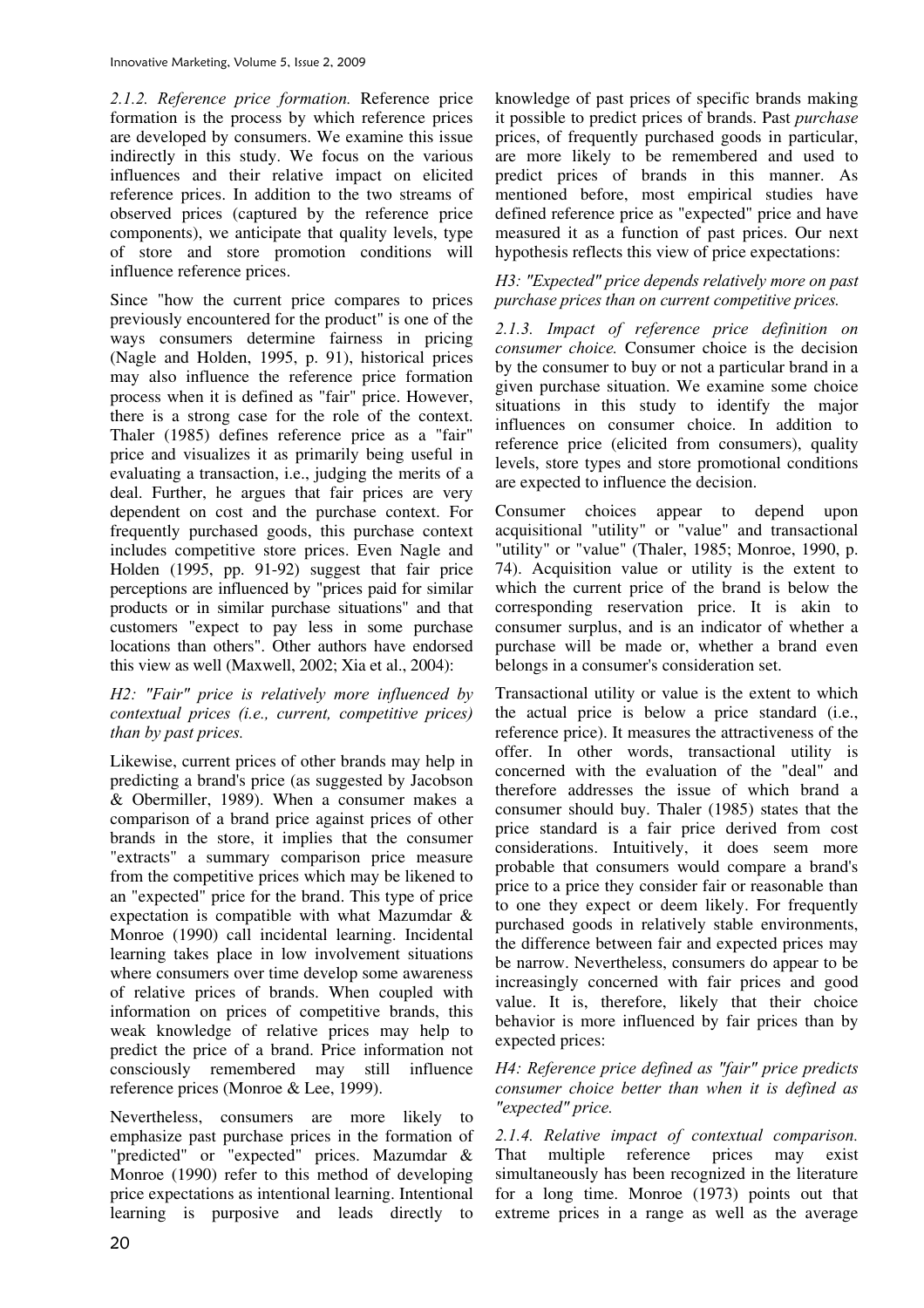price may serve to anchor judgments, which has been examined by other researchers (e.g., Biswas & Blair, 1991; Lynch, Chakravarty & Mitra, 1991). More generally, Kahnemann (1992) suggests that most decisions involve multiple reference points and that reference points influence both decision outcomes and evaluation of fairness.

Empirical studies have also examined the existence and relative importance of reference prices based on past purchase prices, i.e., the temporal component, and competitive prices, i.e., the contextual component (Mayhew & Winer, 1992; Rajendran & Tellis, 1994; Mazumdar & Papatla, 1995, 2000). **Contextual comparison [CONT-Price]** is the difference between the contextual component and the current price of the brand. **Temporal comparison [TIME-Price]** is the difference between the temporal component and the current price of the brand. These studies suggest, at least for the frequently purchased branded goods, that the contextual comparison is the stronger and more consistent influence on consumer choices. Moreover, de Chernatony & Knox (1992) state that consumers have restricted abilities to recall brand prices, suggesting that temporal comparisons may be difficult. They also say that once a reference price is available, consumers appear to have a much better feel for brand prices, i.e., they are better able to judge them. Contextual prices may be more available and, hence, more influential in brand choice:

*H5: The comparison of current price with contextual prices (contextual comparison) is more influential in brand choice than comparison with past prices (temporal comparison).* 

**2.2. Secondary hypotheses.** Research suggests that three other variables, quality, store and store promotion, play an important role in price perception and brand choice (Grewal et al., 1998). These variables may also influence the formation of reference prices. We next discuss how these variables may affect the meaning consumers attach to their price standard.

*2.2.1. Quality.* Empirical studies have modeled reference price as brand specific (Winer, 1986; Lattin & Bucklin, 1989; Mayhew & Winer, 1992; Rajendran & Tellis, 1994), wholly or in part due to differences in historical prices. While a brand connotes many things to consumers, a key aspect that it communicates is the quality of the brand. As price-quality studies attest (Rao & Monroe, 1989), there is generally a positive price-perceived quality relationship. We would therefore expect consumers to develop a higher reference price for the "brand" with the higher quality rating:

*H6: The average reference price reported by subjects for brand A would be higher than that* 

*reported for brand B, i.e., "quality" will have a positive impact on reference price.* 

*2.2.2. Store.* Price perception is influenced by store perception (e.g., Dodds, 1991; Rao & Monroe, 1989). A price that is deemed high for one store may seem normal for another. Personal care products tend to cost more at drug stores than they do at discount stores – a random check of prices, for the shampoo category, of the same brand/sizes across drug and discount stores in the area, over a two week period, confirmed this observation. We expect that subjects are aware of, and sensitive to, this price difference.

*H7: The average reference price reported by subjects for the "drug" store would be higher than that reported for the "discount" store, i.e., "store" will have a positive impact on reference price.* 

*2.2.3. Store promotion.* The impact of store promotion on brand choice and price perception is well documented (e.g., Blattberg & Wisniewski, 1989; Lattin & Bucklin, 1989; Gupta, 1988). Many consumers appear to rely on store promotions as signals of "deals" or price cuts (Inman et al., 1990). We expect, therefore, that subjects would adjust their reference prices to reflect the store promotional status of the brand:

*H8: The average reference price reported by subjects for the "store promotion" condition would be lower than that reported for the "no store promotion" condition, i.e., "promotion" will have a negative impact on reference price.* 

*2.2.4. Differential impact of context variables.* We argue that fair price is more influenced by the context (H2). Since quality, store and store promotion condition represent the purchase context, we expect these variables to be more influential in reference price formation when reference price is defined as fair price rather than as expected price.

Similarly, we contend in H4 above that fair price predicts choice better than expected price. Hence, quality, store and store promotion may also be more influential in brand choice when the reference price is defined as fair price:

*H9: Quality, store and promotion will have relatively greater impact on reference price formation when it is defined as fair price rather than as expected price. H10: Quality, store and promotion will have a relatively greater impact on brand choice when reference price is defined as fair price rather than as expected price.* 

# 3. Empirical tests

An informal survey of shopping behavior in stores was conducted before the main experiment. Both the pilot study and the experiment are briefly described below.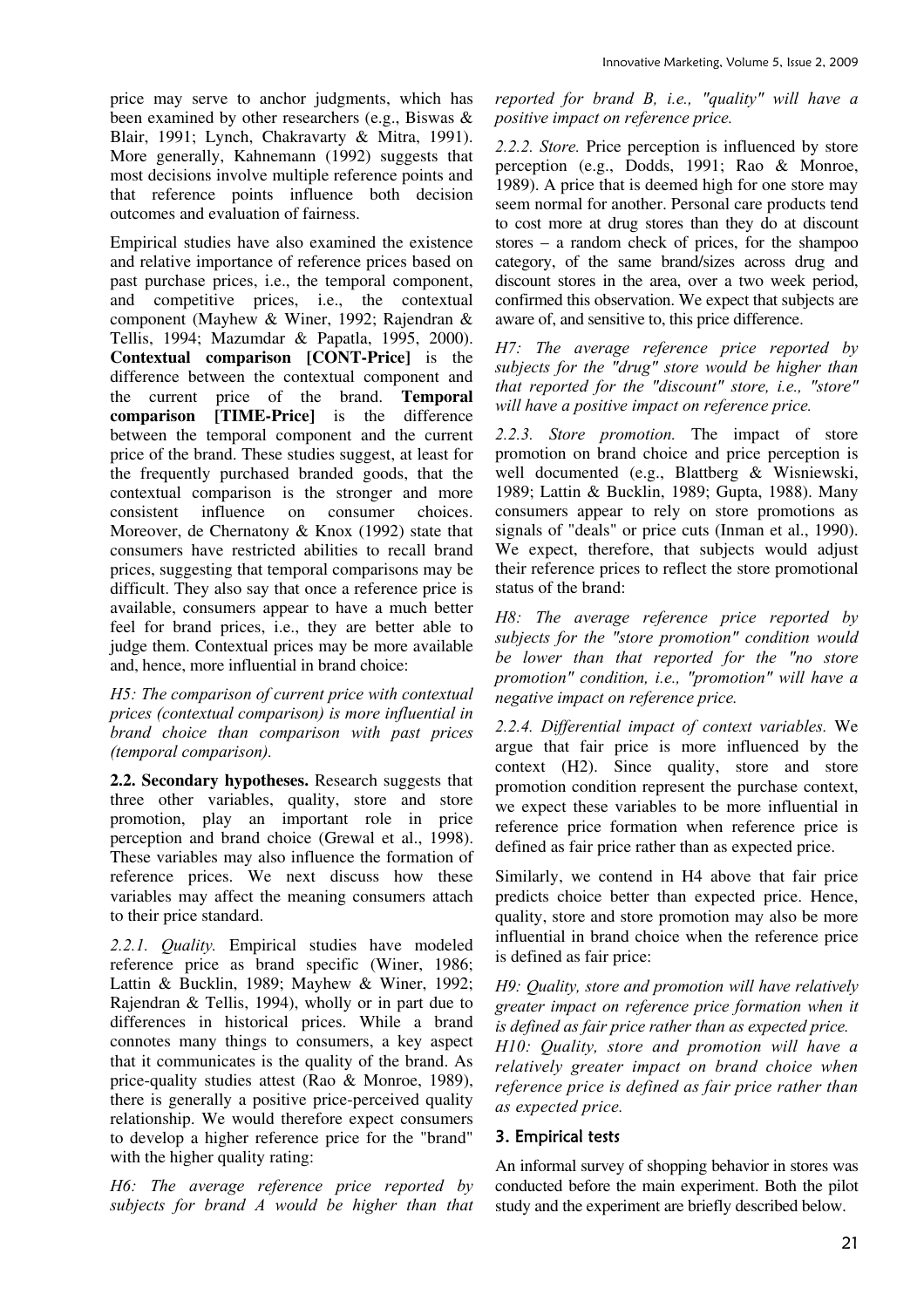**3.1. Pilot study: informal survey.** Twenty-two students were assigned (on a voluntary basis) to observe two shoppers each and report on actual shopping behavior in supermarkets. They were instructed to unobtrusively watch the entire process until the shopper had selected and placed an item in the shopping cart. The shopper was then interviewed briefly to ascertain the major reason(s) for purchase of the particular item, whether s/he felt price was an important consideration and, among those that felt price was important, the nature of price comparisons, if made.

Forty four specific purchases were observed by students in supermarkets (Table 1, see Appendix). About a third (14) of the respondents said that price was the major reason for purchase. When asked specifically if price was important, half (22) of the respondents said "yes" and four more said price was "somewhat important". When the twenty-six respondents who believed price was at least somewhat important were queried on the nature of price comparison(s) made, an overwhelming majority (18) mentioned that they compared the price of a brand only with current prices of competitive brands while only a small number (4) indicated that they compared it only with past prices of the brand. Two respondents said they use both kinds of comparisons and two more said they did not use either comparison.

The responses of shoppers suggest that the assumption in some recent empirical studies that consumers make price comparisons over time and across brands is legitimate. Moreover, consistent with some empirical studies (Jacobson & Obermiller, 1990; Mayhew & Winer, 1992; Rajendran & Tellis, 1994) consumers seem to consider current, competitive prices more than past prices.

Another interesting finding of the survey relates to how consumers choose among a set of "comparable" brands. Many consumers talk of only buying within sets of brands. This competitive set is defined by quality levels for some products and by price levels for others. When prices are similar, many consumers choose higher quality (perceived), i.e., name brands. When quality is perceived to be similar, many consumers choose the lowest priced brand.

Both of these choice strategies are reflective of value orientation among consumers. Value is a function of perceived quality and price; what one 'gets' for what one 'gives' (Zeithaml, 1988). Hence, there is indirect support for the contention that consumers use a reference price associated with value, i.e., "fair" price, in making brand choices.

**3.2. Main study: experiment.** *3.2.1. Method.* Eighty-five undergraduate business students were assigned randomly to one of two reference price

definition 'conditions': "fair" price or "expected" price. Fair price for the brand was explained in the instrument as "a price above which it would be too high and below which it would be a good deal". Expected price, likewise, was explained as "your estimate of the likely price of the brand". Reference price definition was the only between subjects factor. All other variables were within subjects manipulations.

Each respondent faced a full set of thirty two stimuli developed as follows:

- 2 'brands' of shampoo ('high'/'medium' levels of quality) X;
- 2 'store' types ('discount'/'drug')  $X$ ;
- $\triangleq$  2 'store promotion' conditions ('yes'/'no') X;
- ♦ 2 levels of 'average past purchase price' ('high'/'low')  $X$ ;
- ♦ 2 levels of 'average price of other brands in store' ('high'/'low').

Shampoo was chosen as the product category since student familiarity with the category was desirable. Each of the non-price variables used in the study, i.e., brand/quality level, store and store promotion condition, has been used extensively in the literature on models of reference price. The two summary price variables are included to reflect the two streams of observed price information believed to influence reference price formation.

The quality levels of brands were based on a *Consumer reports*' 'quality index' of 90 for the high quality brand and 72 for the medium quality brand, which were clearly explained to subjects. Real brand names were not used. The brands were identified symbolically by different shapes for the bottles as well as the letter 'A' or 'B' placed on them. Both store types as well as store promotion conditions, likewise, were clearly explained in the instructions and communicated pictorially in the stimuli. Again, real store names were not used. Rather, stores were pictorially communicated through stylized variations of the letter "W" (so as to resemble the first letters in Walmart and Walgreen's) and stated as discount and drug store respectively. Store promotion condition was communicated by a picture of a box containing a shelf tag with "SPECIAL" printed on it. In the "no store promotion" condition there was no shelf tag. Again, the written instructions clearly communicated what the pictures meant.

The available price information was also clarified in the instructions and was provided in clearly labelled boxes in the stimuli. The average past purchase prices for the high quality brand were \$3.40 and \$3.10 in the 'high' and 'low' past purchase price conditions respectively. The average past purchase prices for the medium quality brand were \$2.40 and \$1.90 for the 'high' and 'low' past purchase price conditions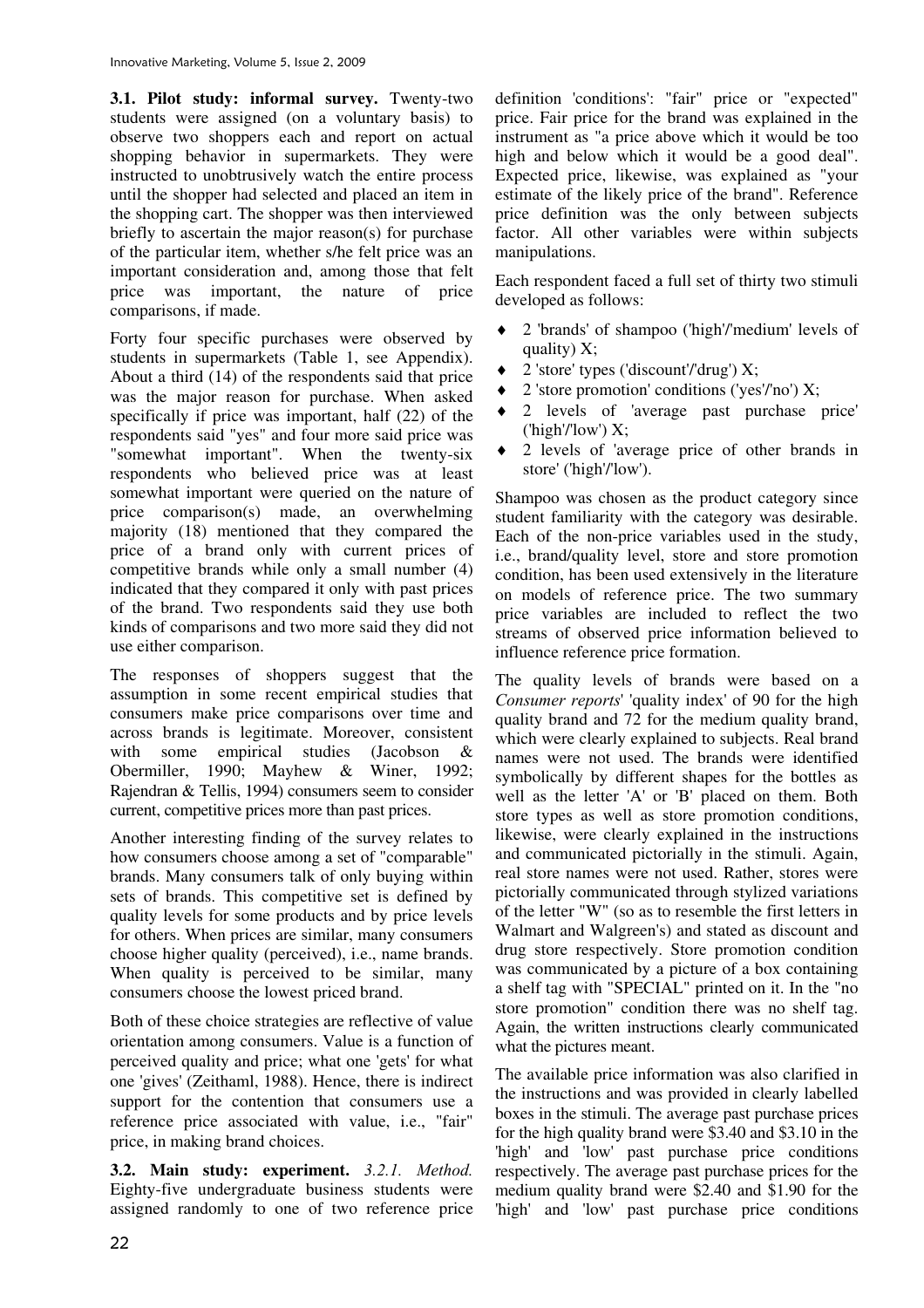respectively. These corresponded approximately to the prices of some popular shampoos in the area. The 'average price of other brands in the store' was either \$0.30 higher or \$0.30 lower than the corresponding average past purchase price. For example, for the medium quality brand in the 'high' past purchase price condition, the corresponding pair of 'high' and 'low' average price of other brands in store would be \$2.70 and \$2.10 respectively.

The order of presentation of stimuli to respondents was randomized. The respondents were told to treat each stimulus/scenario as a separate shopping situation and to respond accordingly with their estimates of 'fair' price or 'expected' price, as the case may be. They were told that it was an individual exercise and that it was very important to understand the symbols describing the shopping situation. They were further told not to refer back to previous responses and to place their booklet face down when they were finished with them.

In order to examine the impact of reference price definition on brand choice, we also presented two choice situations to each subject, one for each of the two brands. Each of these situations referred to the scenario that the subject had just responded to and furnished the 'actual' price of the brand and asked if the subject would buy the brand in that situation. These questions were randomly inserted among the stimuli. The 'actual' prices used for the brands were the average of their respective past prices, i.e., \$3.25 for the high quality brand and \$2.15 for the medium quality brand.

After the respondents had completed their task, they were asked to comment on the task-relevancy of the information provided in the stimuli. In particular, they were asked to single out the most relevant and least relevant information. The results are summarized in Table 5 (see Appendix).

*3.2.2. Analysis.* We use multiple regression to analyze the impact of reference price definition on elicited reference prices. We also include the other independent variables (quality, store, promotion, and the two reference price components) as covariates in the model as shown in equation (1). Table 2 summarizes the results (see Appendix).

The regression model run was:

$$
REFPRI = \beta_0 + \beta_1 TYPE + \beta_2 TIME + \beta_3 CONT + \beta_4 BRAND + \beta_5 STOPE + \beta_6 PROMO + \varepsilon.
$$
 (1)

We examine the differential impact of independent variables on reference price formation by running separate regression models for each reference price definition (i.e., for each TYPE; fair price or expected price). Table 3 summarizes the results and compares the coefficients (see Appendix). We use regression (SAS GLM) rather than ANOVA because two of the

independent variables (the contextual and temporal components) in the models are intervally scaled.

We use adjusted  $R^2$  as a measure of model fit. We provide raw coefficients, standardized coefficients, *t*-values for individual coefficients and indicate if coefficients (or differences among them) are significant.

We use logistic regression (SAS LOGISTIC) to analyze the impact of reference price definition and the relative influence of other independent variables on brand choice (Table 4, see Appendix). We run separate regressions for each definition. McFadden (1974) first developed the multinomial logit for discrete choice models. There has been a number of applications of the technique in marketing, particularly since the seminal paper by Guadagni & Little (1983). In the present instance, we use the binary logit model rather than the multinomial logit model since respondents face only two alternatives in each choice situation, i.e., to buy or not the brand in question.

The probability that a consumer will choose to buy a brand on a particular occasion is modelled as a function of the utility s/he derives from the purchase. The utility derived from the purchase *Vijkt* (where the subscripts  $i$ ,  $j$ ,  $k$  and  $t$  stand for consumer, brand, store and time respectively) is assumed to be linear in parameters as seen from the equations (2) and (3) that follow.

Consumers may utilize observed price information in two ways to evaluate the price of a brand (Rajendran and Tellis, 1994). First, they may compare the temporal and contextual components separately with the current price of the brand, i.e., they may make two types of price comparisons, temporal and contextual (2). Second, they may combine both components into a single reference price and then compare this with the brand's current price, i.e., they may make one overall price comparison (3). We have attempted to examine both types of situations in our analysis:

$$
V_{ijkl} = \beta_l (CONT_{jkt} - PRICE_{jkt}) + \beta_2 (TIME_{it} - PRICE_{jkt}) + \beta_3 BRAND_{it} + \beta_4 STORE_{it} + \beta_3 PROMO_{jkt} + \varepsilon_{ijkt}.
$$
 (2)

$$
V_{ijkl} = \alpha_l \ (REFPRI_{ijkt} - PRICE_{jkt}) + \alpha_2 BRAND_{it} + \alpha_3 STORE_{it} + \alpha_4 PROMO_{jkt} + \varepsilon_{ijkt}.
$$
 (3)

If the error term associated with the utility is assumed to follow a Gumbel distribution, we may represent the probability in the familiar logit form:

$$
P(C = 1) = 1/[1 + e^{-Vijk}].
$$
 (4)

We use adjusted  $U^2$  (i.e., representing 1-2 loglikelihood ratio) as a measure of model fit (Ben-Akiva and Lerman, 1985, p. 91). We also look at correct positive (sensitivity), correct negative (specificity) and correct overall predictions to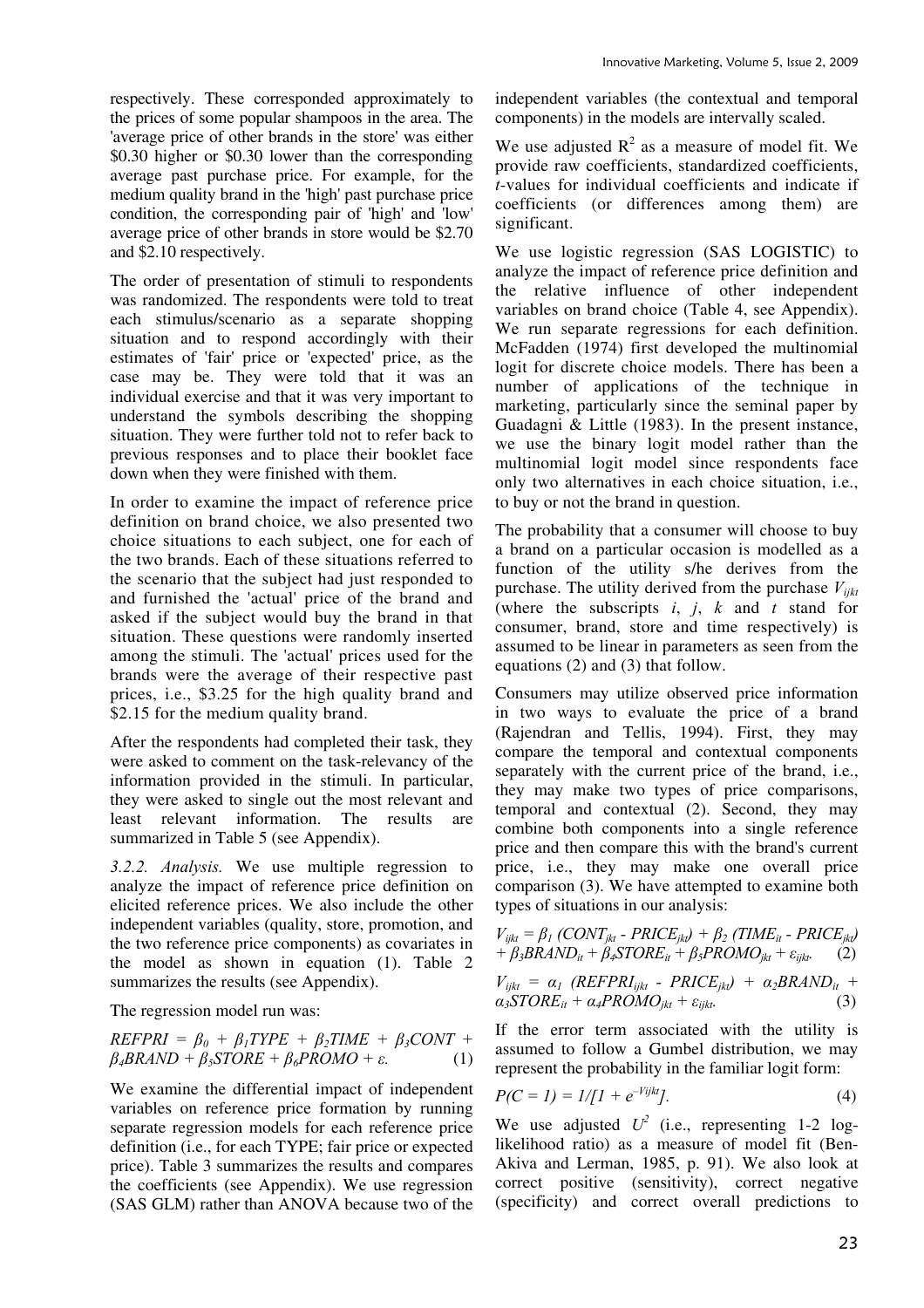compare models. Again, we provide raw coefficients, standardized coefficients, 'chi<sup>2</sup>' values for the coefficients and indicate if the coefficients (or the differences among them) are significant.

We expect that the coefficients for TYPE, BRAND, STORE and PROMO will be significant in equation (1), i.e., H1, H6, H7, and H8 will be supported. We expect the coefficient for PROMO to be negative (H8). In the case of TYPE (i.e., reference price definition), we do not have a directional hypothesis (H1). We expect the other coefficients to be positive (H6, H7).

When analyzing reference price formation, we expect the coefficient for the contextual component (CONT) to be significantly higher when reference price is defined as fair price rather than as expected price (H2). Conversely, we expect the coefficient for the temporal component (TIME) to be significantly higher when reference price is defined as expected price rather than as fair price. We expect that the coefficients for quality, store type and store promotion (BRAND, STORE and PROMO) will be larger in absolute terms when reference price is defined as fair price rather than as expected price (H9). Irrespective of whether equation (2) or (3) is used, we expect that defining reference price as fair price predicts choice better than when it is defined as expected price (H4). In other words, we expect higher  $U^2$ , sensitivity, specificity and correct overall predictions when reference price is defined as fair price. We also expect that the coefficient for the contextual comparison (CONT-PRICE) will be larger than the coefficient for the temporal comparison (TIME-PRICE), since the contextual comparison is envisaged to be more influential in brand choice (H5). Finally, we expect that the coefficients for quality, store and store promotion will be significantly larger when reference price is defined as fair price than when it is defined as expected price (H10).

# 4. Results

We first present our analysis of the impact of reference price definition and other covariates on the elicited reference prices. Next we examine the relative impact of the temporal and contextual components and the other covariates on the reference price formation. We follow with an analysis of the relative impact of reference price definition and the other covariates on brand choice. Finally, we briefly analyze comments on the relevance of information provided to respondents.

**4.1. Impact of reference price definition on elicited reference prices.** Table 2 (see Appendix) summarizes the results. All of the independent variables in the model are significant at  $p \le 0.05$  or better. Moreover, all of the coefficients carry the expected signs. This finding, together with the

observed adjusted  $R^2$  of 0.84, suggests that the model is reasonable. The small but significant impact of reference price definition clearly supports H1, i.e., that the elicited reference prices would be significantly different. The significant coefficients for quality, store and store promotion support hypotheses H6, H7 and H8, i.e., that quality and store type will have positive impact and promotion will have negative impact on elicited reference prices.

The relative sizes of the standardized coefficients suggest that the contextual component (average price of other brands) is the most important of the independent variables included in the model, followed by quality and the temporal component. Store promotion impacts reference price formation moderately.

**4.2. Impact of components on reference price formation.** We ran separate regressions for each reference price definition primarily to examine how the relative impact of the two sets of price information (i.e., the two reference price components) differed. The results are presented in Table 3 (see Appendix).

We find that irrespective of definition, expected or fair price, reference price is more influenced by contextual prices than by past prices. The finding supports H2, i.e., that contextual prices are more influential than temporal prices in fair price formation. However, it rejects H3, i.e., that temporal prices are more influential than contextual prices in expected price formation.

Moreover, the influence of contextual prices is greater when reference price is defined as expected price than when it is defined as fair price. Likewise, the impact of past prices seems to be greater when the definition is as fair price rather than as expected price. Hence, notions of fair price may have to do more with acquisition utility than transactional utility, contrary to Thaler's (1985) views. He envisions reference price (defined as fair price) to influence only transactional utility, i.e., the merits of the deal. Acquisition utility has to do with intrinsic worth. Perhaps fair price reflects, in part, a consumer's evaluation of the intrinsic worth of an offer.

Moreover, as several authors have pointed out, the notion of fairness includes more dimensions beyond price information and economic aspects (Maxwell, 2002; Xia et al., 2004). Among other variables in the model, quality and store promotion were significant but store was not. However, the differences between means were not significant for any of them. This finding rejects H9, i.e., that non-price contextual variables will have greater impact on reference price formation when reference price is defined as fair price. Perhaps, the impact of contextual variables like quality, store and store promotion on reference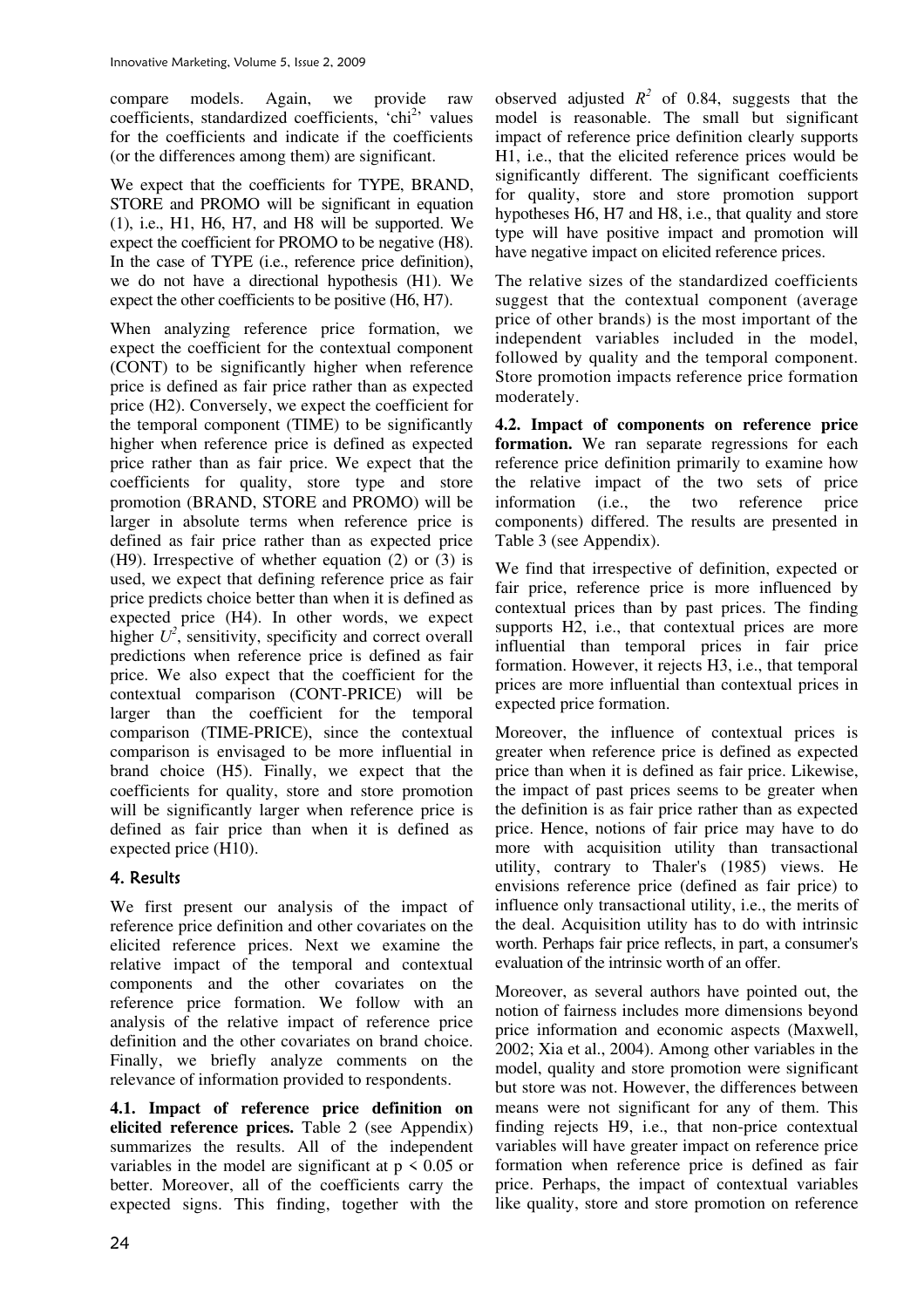price formation is not sensitive to reference price definition. A perusal of the standardized coefficients reveals that the rank order of relative impact of independent variables is invariant between the definitions; with contextual component, quality and temporal component dominating.

**4.3. Impact of reference price definition on brand choice.** We analyzed the impact of reference price definition on brand choice by examining the single overall price comparison model as well as the two price comparisons model. For the single comparison we use the difference between the elicited reference price ("expected" or "fair" price, as the case may be) and the furnished price of the brand as the independent variable in the model. For the two comparisons case, we enter the difference between each of the reference price components and the furnished price separately in the model. The dependent variable is whether or not the brand was bought on that occasion. Quality, store and store promotional condition are also included as explanatory variables in the model.

Table 4 (see Appendix) presents the results of our analysis. We find that, whether a single comparison is used or two comparisons are used, reference price defined as fair price explains consumer choice much better than when it is defined as expected price. Thus, H4 is strongly supported by the data. It also appears that a single overall price comparison may better represent the process than two comparisons.

We also find good support for H5, i.e., that the contextual comparison is more important than temporal comparison in brand choice. Irrespective of the reference price definition, the coefficient for the contextual comparison is larger than that for the temporal comparison. This appears to support findings from past empirical studies and our survey that most of the price conscious shoppers make comparisons with competitive prices. Further, only the contextual comparison is significant when both comparisons are included in the model, and it is significant only when the definition is fair price. Moreover, while coefficients for both comparisons are larger when the definition of reference price is fair price, the difference in the size of the coefficients is statistically significant at  $p \leq 0.05$ only for the contextual comparison.

As far as the other variables are concerned, we notice that the differences in means for quality, store and store promotion are mostly significant and in the correct direction (i.e., more positive) as we go from "expected" price to "fair" price definitions. We expect that, other things being equal, higher quality, better store image and the presence of store promotion would positively impact brand choice. Our data provide some support for this notion, implied in H10, i.e., that the non-price context

variables would be more influential on brand choice when reference price is defined as fair price.

**4.4. Comments on relevance of information provided.** Table 5 (see Appendix) summarizes the comments of respondents about the relevance of information provided to them for the task (i.e., in estimating the "expected" price or the "fair" price for each shopping situation). Under either reference price condition, the most relevant piece of information was reported to be the average of other brand prices. This observation supports the findings above that contextual prices are most influential in the reference price formation process. Again, mirroring the regression results, the relative importance of contextual prices over past prices appears to be higher when the reference price is construed as "predicted" or "expected" price than when it is interpreted as "fair" price.

## Discussion and conclusion

This study provides evidence that consumers may better understand reference price as a fair price rather than as an expected price. It supports some theories underlying reference price which suggest an equitable price standard. It also suggests that the assumption made in some earlier studies that the reference price was an expected price may not be accurate.

This study highlights some important issues. First, the roles of past and contextual prices in the reference price formation process and at the time of purchase appear to be different. At the time of purchase, contextual prices appear to dominate while at the time of reference price formation, both types of prices are more in balance. The former is to be expected, given the salience of contextual prices at the time of purchase, and is indeed supported by prior empirical studies with frequently purchased branded goods (Mayhew & Winer, 1992; Rajendran & Tellis, 1994; Mazumdar & Papatla, 2000). The latter merely confirms our belief in the importance of the two streams of observed prices, and the need to include both in modelling reference price or choice.

Second, past prices appear to have more to do with judging "fairness" of current prices than we had envisaged. This finding suggests that past studies that *modeled* reference price as a function of past prices were not far off the mark, though they were probably inaccurate in defining reference price as an expected price. They may have been obtaining a reference price which meant "fair" price to the consumer and not "expected" price as they had imagined. Moreover, this finding also suggests that acquisition utility is not merely consumer surplus, i.e., the difference between the reservation price and the actual price. It may involve an evaluation based on a comparison of a brand's current price with a reference price component derived from its past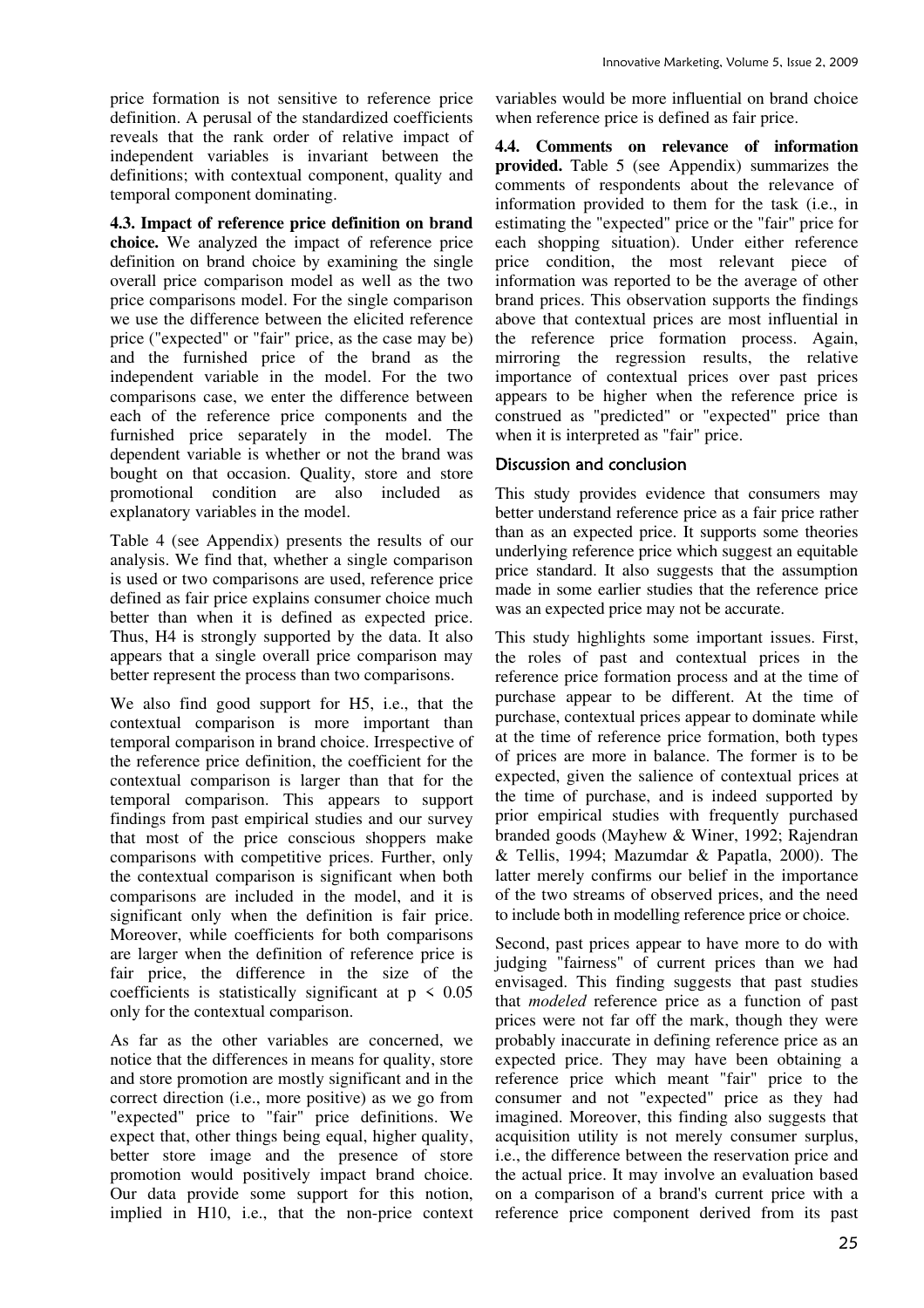prices. Further, this study suggests that this reference price component may (at least in part) represent intrinsic worth to the consumer.

This study has examined the meaning consumers attach to reference prices and explored how they are formed. The findings of this experimental study provide food for thought and baseline results for future studies. Its most important contribution is to question the assumption of some previous studies that reference price is an expected price or that the reference price effect is merely "sticker shock". This study suggests that consumers evaluate prices based on "fairness" and that, in part, they derive their idea of a fair price from observed prices. Future studies may need to meaningfully operationalize reference price to incorporate what "fairness" means to consumers. As some authors have suggested, perception of fairness involves notions of economic and social acceptability, equity theory and distributive justice, observations as well as inferences (Maxwell, 2002; Xia et al., 2004).

The various pricing strategies available to managers have been well documented (Tellis, 1986). Managers may need to better appreciate that they may be able to influence consumer price response by varying prices relative to the past and to the competition. More importantly, they may need to understand that the perception of fairness in pricing is critical. They may address this issue through

highlighting the value of the offering, better framing the offer, and being mindful of practices deemed unfair by consumers and already documented in marketing literature (e.g., Kahnemann, 1992; Ortmeyer, 1993, pp. 400-401).

For example, consumers deem a price increase as fair if it is due to cost pressures. They deem price increases related to increased demand as unfair. So, managers may need to frame price increases in the context of rising costs. Again, consumers deem as unfair price increases for "necessities" (an increase would be framed as a loss) than they are to "luxuries" (the increase would be framed as a reduction in gain). It would make sense for managers to load the price increases on to optional components which may be considered "luxuries" than on the basic product itself. The practice of high list prices also appears to be a sound practice. It helps to provide some discount to every segment (which will be coded as a gain) and avoids the necessity of charging a premium from some segments (coded as a loss and deemed unfair). They may also wish to better segment customers and tailor their offers to them in ways that reduce the perception of similarity among the offerings meant for different segments (Xia et al., 2004). In sum, business pricing strategies can be more effective by promoting reference prices that account for consumers' notions of fairness.

#### **References**

- 1. Adaval, Rashmi and Kent B. Monroe (2002). Automatic Construction and Use of Contextual Information for Product and Price Evaluations, *Journal of Consumer Research*, 28 (March), pp. 572-588.
- 2. Ben-Akiva, Moshe and Steven R. Lerman (1985). Discrete Choice Analysis, MIT Press, Cambridge, Massachusetts.
- 3. Biswas, Abhijit and Edward A. Blair (1991). Contextual Effects of Reference Prices in Retail Advertisements, *Journal of Marketing*, 55 (July), pp. 1-12.
- 4. Blattberg Robert C. and Kenneth J. Wisniewski (1989). Price-Induced Patterns of Competition, *Marketing Science*, 8, 4 (Fall), pp. 291-309.
- 5. Boyd, Eric D. and Subodh Bhat (1998). The Role of Dual Entitlement and Equity Theories in Consumers' Formation of Fair Price Judgments: An Investigation Within a Business-to-Business Service Setting, *Journal of Professional Services Marketing*, 17 (1), pp. 1-14.
- 6. Campbell, Margaret C. (1999). Perceptions of Price Unfairness: Antecedents and Consequences, *Journal of Marketing Research*, 36 (May), pp. 187-199.
- 7. De Chernatony, Leslie and Simon Knox (1992). Brand Price Recall: The Implications for Pricing Research, *Marketing Intelligence and Planning*, 10, 9, pp. 17-20.
- 8. Della Bitta, Alfred J. and Kent B. Monroe (1974). The Influence of Adaptation Levels on Subjective Price Perceptions, in S. Ward and P. Wright (eds.), *Advances in Consumer Research*, Vol. 1 (Boston: Association for Consumer Research, 1974), pp. 359-369.
- 9. Dodds, William B. (1991). In Search of Value: How Price and Store Name Information Influence Buyers' Product Perceptions, *Journal of Services Marketing*, 5, 3 (Summer), pp. 27-36.
- 10. Grewal, Dhruv, R. Krishnan, Julie Baker, and Norm Borin (1998). The Effect of Store Name, Brand Name and Price Discounts on Consumers' Evaluations and Purchase Intentions, *Journal of Retailing*, 74 (3), pp. 331-52.
- 11. Guadagni, Peter M. and John D.C. Little (1983). A Logit Model of Brand Choice Calibrated on Scanner Data, *Marketing Science*, 2 (Summer), pp. 203-38.
- 12. Gupta, Sunil (1988). Impact of Sales Promotion When, What, and How Much to Buy, *Journal of Marketing Research*, 25 (November), pp. 342-55.
- 13. Helson, Harry (1964), Adaptation Level Theory, New York, NY; Harper and Row.
- 14. Inman, Jeff, Wayne Hoyer and Leigh Mc Alister (1990). Promotion Signal: Proxy for a Price Cut, *Journal of Consumer Research*, 17, 1 (June), pp. 74-81.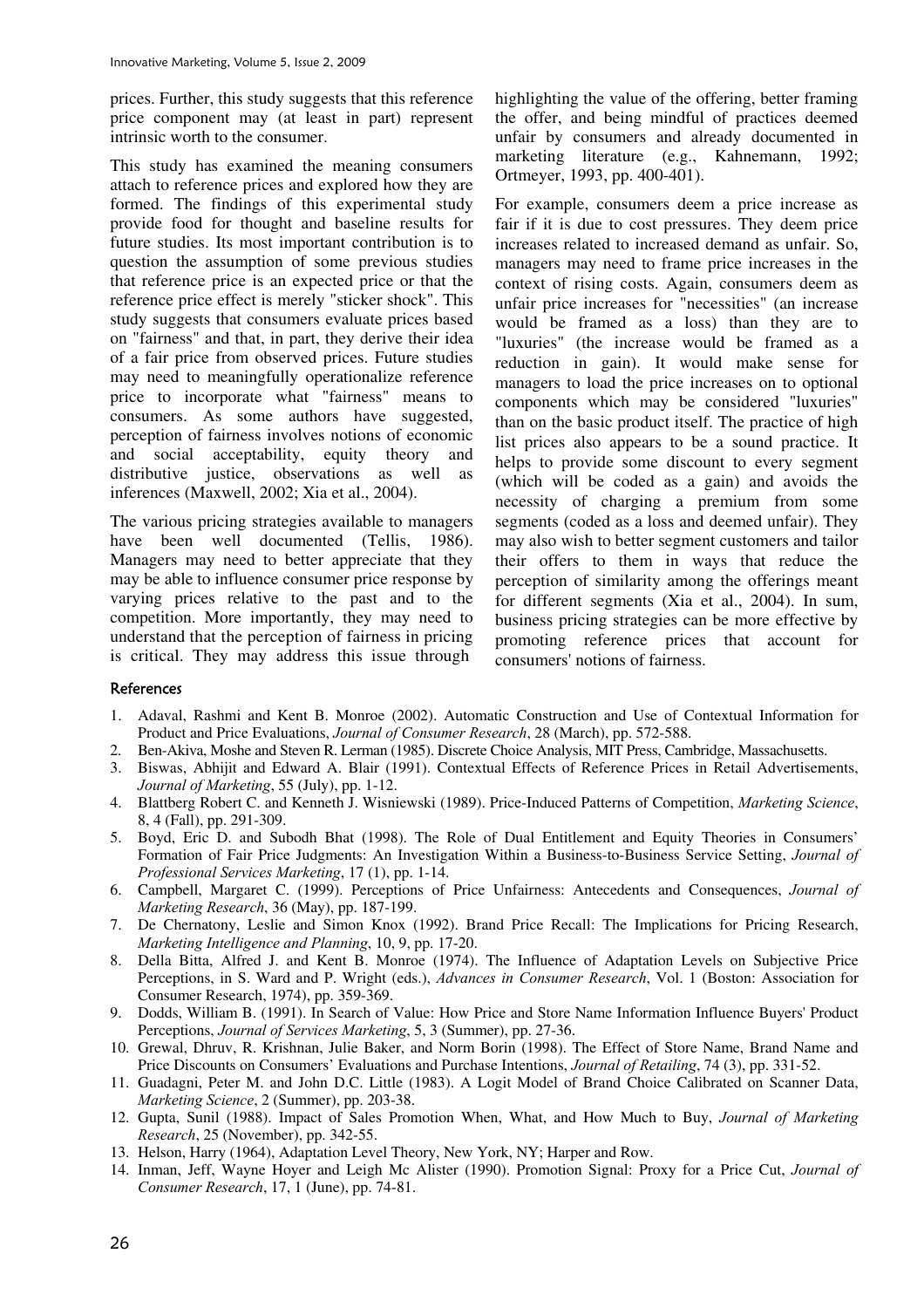- 15. Jacobson, Robert and Carl Obermiller (1990). The Formation of Expected Future Price: A Reference Price for Forward-Looking Consumers, *Journal of Consumer Research*, 16 (March), pp. 420-32.
- 16. Janiszweski, Chris and Donald R. Lichtenstein (1999). A Range Theory of Price Perception, *Journal of Consumer Research*, 25 (March), pp. 343-68.
- 17. Kahneman, Daniel (1992). Reference Points, Anchors, Norms and Mixed Feelings, *Organizational Behavior and Human Decision Processes*, 51, pp. 296-312.
- 18. Kahneman, D. and Amos Tversky (1979). Prospect Theory: An Analysis of Decision under Risk, *Econometrica*, 47, pp. 263-91.
- 19. Kalwani, Manohar U., Chi Kin Yim, Heikki J. Rinne and Yoshi Sugita (1990). A Price Expectation Model of Customer Brand Choice, *Journal of Marketing Research*, 26 (Aug.), pp. 251-262.
- 20. Kalyanaram, Gurumurthy and Russell S. Winer (1995). Empirical Generalizations for Reference Price Research, *Marketing Science*, 14, Part 2 (Summer), pp. 161-169.
- 21. Klein, Noreen M. and Janet E. Oglethorpe (1987). Cognitive Reference Points In Consumer Decision Making, in *Advances in Consumer Research*, Vol. 14, Melanie Wallendorf and Paul Anderson, eds. Provo, UT: Association of Consumer Research.
- 22. Lattin, James M. and Randolph E. Bucklin (1989). Reference Effects of Price and Promotion on Brand Choice Behavior, *Journal of Marketing Research*, 26 (3) (Aug.), pp. 299-310.
- 23. Lichtenstein, Donald R. and William O. Bearden (1989). Contextual Influences On Perceptions of Merchant-Supplied Reference Prices, *Journal of Consumer Research*, 16 (June), pp. 55-66.
- 24. Lynch, John G. Jr., Dipankar Chakravarti and Anusree Mitra (1991). Contrast Effects in Consumer Judgments: Changes in Mental Representations or in the Anchoring of Rating Scales, *Journal of Consumer Research*, 18 (December), pp. 284-97.
- 25. Maxwell, Sarah (2002). Rule-Based Fairness and its Effect on Willingness to Purchase, *Journal of Economic Psychology*, 23 (2), pp. 191-212.
- 26. Mayhew, Glenn E. and Russell S. Winer (1992). An Empirical Analysis of Internal and External Reference Prices Using Scanner Data, *Journal of Consumer Research*, 19 (June), pp. 62-70.
- 27. Mazumdar, Tridib and Kent B. Monroe (1990). The Effects of Buyers' Intentions to Learn price Information on Price Encoding, *Journal of Retailing*, 66, 1 (Spring), pp. 15-33.
- 28. Mazumdar, Tridib and Purushottam Papatla (1995). Loyalty Differences in the Use of Internal and External Reference Prices, *Marketing Letters*, 6 (2), pp. 111-22.
- 29. Mazumdar, Tridib, and Purushottam Papatla (2000). An Investigation of Reference Price Segments, *Journal of Marketing Research*, 37 (May), pp. 246-58.
- 30. McAlister, Leigh and Edgar Pessemier (1982). Variety Seeking Behavior: An Interdisciplinary Review, *Journal of Consumer Research*, 9 (Dec.), pp. 311-22.
- 31. McFadden, D. (1974). Conditional Logit Analysis of Quantitative Choice Behavior, *Frontiers of Econometrics*, P. Zarembka (Ed.), Academic Press, New York.
- 32. Monroe, Kent B. (1973). Buyers' Subjective Perceptions of Price, *Journal of Marketing Research*, 1 (Feb.), pp. 70-80.
- 33. Monroe, Kent B. (1990). Pricing: Making Profitable Decisions, New York: McGraw Hill.
- 34. Monroe, Kent B. and Angela Y. Lee (1999). Remembering Versus Knowing: Issues in Buyer's Processing of Price Information, *Journal of the Academy of Marketing Science*, 27 (2), pp. 207-25.
- 35. Nagle, Thomas T. and Reed K. Holden (1995). The Strategy & Tactics of Pricing: A Guide to Profitable Decision Making, Second Edition, New Jersey: Prentice Hall.
- 36. Ortmeyer, Gwendlyn K. (1993). Ethical Issues in Pricing, in Ethics in Marketing, N. Craig Smith and John A. Quelch, eds., Irwin, 1993, pp. 389-404.
- 37. Putler, Daniel S. (1992). Incorporating Reference Price Effects into a Theory of Consumer Choice, *Marketing Science*, 11, 3 (Summer), pp. 287-309.
- 38. Rajendran, K.N. and Gerard J. Tellis (1994). The Contextual and Temporal Components of Reference Price, *Journal of Marketing*, 58, 1 (January), pp. 22-34.
- 39. Rao, Akshay and Kent B. Monroe (1989). The Effect of Price, Brand Name and Store Name on Buyers' Subjective Product Assessments: An Integrative Review, *Journal of Marketing Research*, 26, 3 (August), pp. 351-57.
- 40. Sherif, Carolyn W. Social Categorization as a Function of Latitude of Acceptance and Series Range, *Journal of Abnormal Psychology*, 67 (Aug.), pp. 148-56.
- 41. Tellis, Gerard J. (1986). Beyond the Many Faces of Price: An Integration of Pricing Strategies, *Journal of Marketing*, 50, 4 (October), pp. 146-60.
- 42. Thaler, Richard (1985). Mental Accounting and Consumer Choice, *Marketing Science*, 4, (Summer), pp. 199-214.
- 43. Urbany, Joel E. and Peter R. Dickson (1991). Consumer Normal Price Estimation: Market Versus Personal Standards, *Journal of Consumer Research*, 18 (June), pp. 45-51.
- 44. Winer, Russell S. (1986). A Reference Price Model of Brand Choice for Frequently Purchased Products, *Journal of Consumer Research*, 13 (Sep), pp. 250-56.
- 45. Winer, Russell S. (1988). Behavioral Perspectives on Pricing: Buyers' Subjective Perceptions of Price Revisited, in T. Devinney (ed.), Issues in Pricing: Theory and Research, Lexington, Mass.: Lexington Books, pp. 36-57.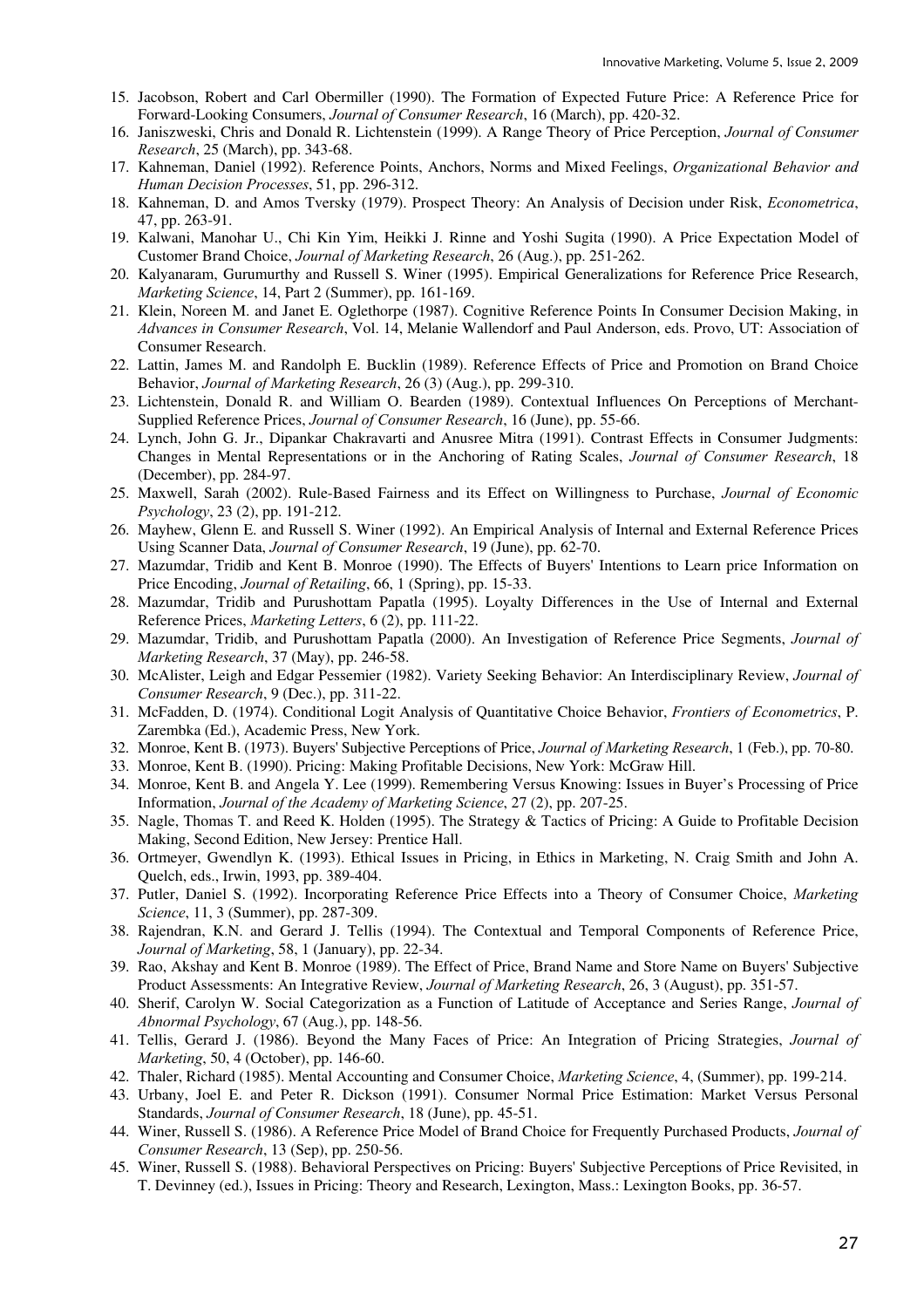- 46. Xia, Lan, Kent B. Monroe, and Jennifer L. Cox (2004). The Price IS Unfair! A Conceptual Framework of Price Fairness Perceptions, *Journal of Marketing*, 68 (October), pp. 1-15.
- 47. Yadav, Manjit S. and Kathleen Seiders (1998). Is the Price Right? Understanding Contingent Processing in Reference Price Formation, *Journal of Retailing*, 74 (3), pp. 311-29.
- 48. Zeithaml, Valerie A. (1988). Consumer Perceptions of Price, Quality, and Value: A Means-End Model and Synthesis of Evidence, *Journal of Marketing*, 52, 3 (July), pp. 2-22.

#### Appendix

| Table 1. Informal survey results (44 specific purchases observed) |  |  |
|-------------------------------------------------------------------|--|--|
|                                                                   |  |  |

|    |                                                                                                      | <b>Brand/Quality</b>                 | 16 |
|----|------------------------------------------------------------------------------------------------------|--------------------------------------|----|
| А. | Major reason for purchase/choice                                                                     | Price                                | 14 |
|    |                                                                                                      | Others (includes no specific reason) | 14 |
|    |                                                                                                      | Yes                                  | 22 |
| В. | Is price important?                                                                                  | Somewhat                             |    |
|    |                                                                                                      | No                                   | 18 |
|    |                                                                                                      | With past prices                     | 4  |
| C. | What is price to be compared with? (Among those believing price to be, at least, somewhat important) | With current competitive prices      | 18 |
|    |                                                                                                      | <b>Both</b>                          | 2  |
|    |                                                                                                      | Neither                              | 2  |

Notes/Conclusions:

1. Price is an important choice variable.

2. There is some legitimacy to our belief that consumers make two types of price comparisons.

3. Consumers appear to rely more on competitive prices to evaluate brand prices, i.e., the contextual comparison is more important to them.

Table 2. Impact of reference price definition on elicited reference prices

| Variables                         | Coefficient [t-values] |
|-----------------------------------|------------------------|
| Reference price definition (TYPE) | $0.042$ $\{0.064\}$    |
| (fair vs. expected)               | [3.65]                 |
| Temporal component (TIME)         | $0.391*$ {0.301}       |
| (avg. past price)                 | [11.68]                |
| Contextual component (CONT)       | $0.575*$ {0.498}       |
| (avg. competitive price)          | [29.75]                |
| Quality level (BRAND)             | $0.229*$ {0.349}       |
| (high vs. medium)                 | [7.13]                 |
| Store type (STORE)                | $0.020**$ {0.030}      |
| (drug vs. discount)               | [1.71]                 |
| Store promotion (PROMO)           | $-0.113$ {0.172}       |
| (present vs. absent)              | $[-9.74]$              |
| Adjusted R <sup>2</sup>           | 0.843                  |
| No. of observations               | 2,720                  |

Note: \* Significant at p < 0.01 or better; \*\* significant at p < 0.05 (one-tailed); {standardized coefficient}.

| Table 3. Relative impact of components on reference price formation |  |  |  |
|---------------------------------------------------------------------|--|--|--|
|---------------------------------------------------------------------|--|--|--|

| Independent variables       | Reference price definition       |                                  |  |  |
|-----------------------------|----------------------------------|----------------------------------|--|--|
|                             | Expected price                   | Fair price                       |  |  |
| Temporal component (TIME)   | $0.348*$<br>${0.268}$<br>[7.61]  | $0.435*$<br>${0.336}$<br>[9.01]  |  |  |
|                             | (significant at $p < 0.01$ )     |                                  |  |  |
| Contextual component (CONT) | $0.633*$<br>${0.547}$<br>[24.25] | $0.513*$<br>${0.445}$<br>[18.10] |  |  |
|                             | (significant at $p < 0.001$ )    |                                  |  |  |
| Quality level (BRAND)       | $0.208*$<br>${0.318}$<br>[4.72]  | $0.252*$<br>${0.384}$<br>[5.41]  |  |  |